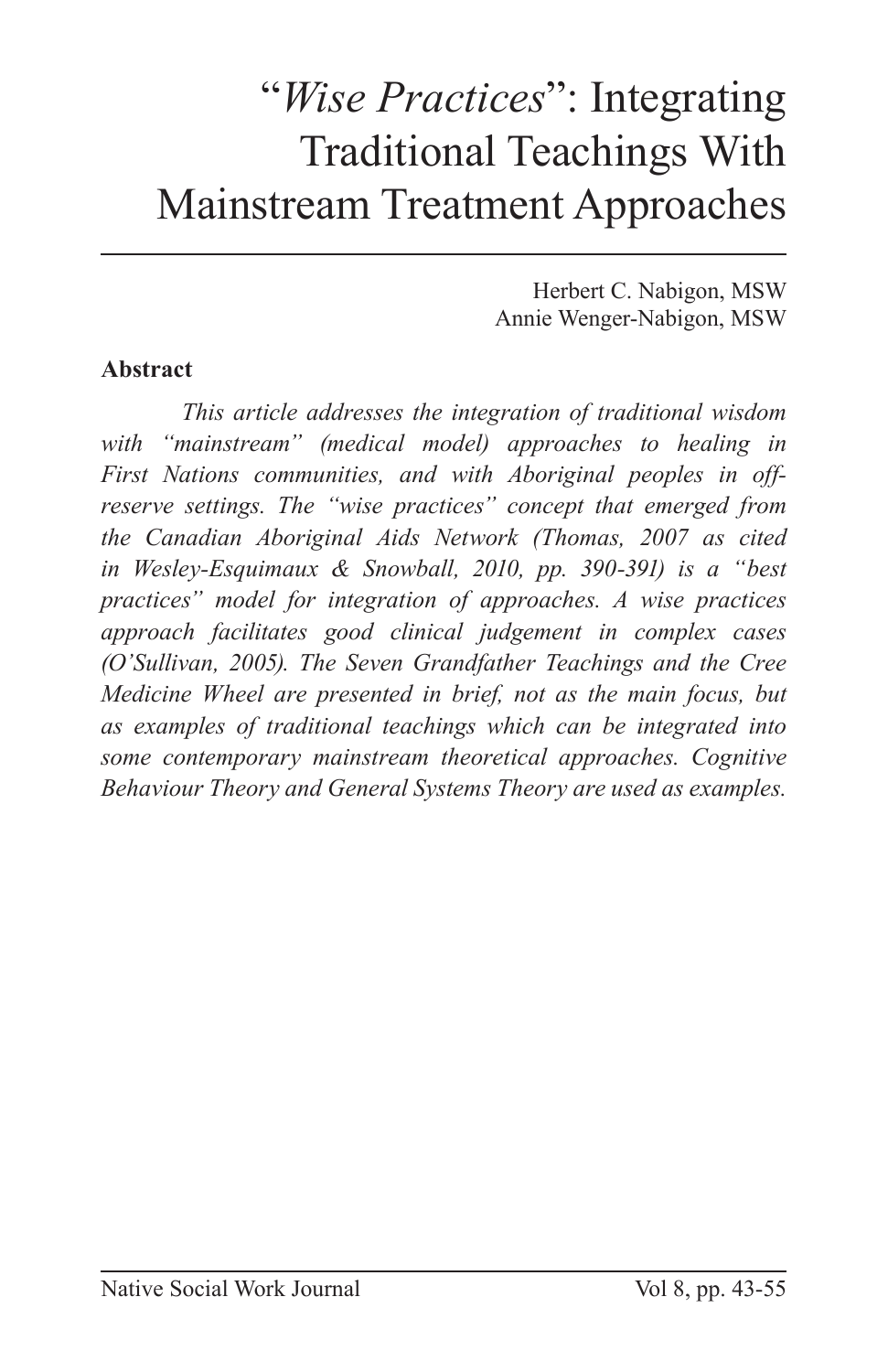#### **Introduction**

In the current climate of mental health and addictions treatment there is disagreement on the best practices concept. Practitioners using differing theoretical perspectives have conflicting opinions about what constitutes best practice. In working with Aboriginal treatment populations the goal is to create wise practices that are both effective and culturally safe (Smye & Browne, 2002; Wesley-Esquimaux & Snowball, 2010). Incorporation of traditional healing and other theoretical approaches can potentiate good outcomes (Duran & Duran, 1995; Duran, 2006; Hill & Coady, 2003; McCormick, 2000; McCormick, 2005; Menzies, Bodnar & Harper, 2010; Moodley & West, 2005; Rice, 2005). Contemporary best practices show increasing recognition of the concurrent role of cognition, emotion, relationships, and spirit in healing (Mehl-Madrona, 2007; West, 2005). Integrative approaches are also effective for physical illnesses not remitted by solely using a medical model (Koerner, 2003).

Exploring the concept of "promising practices" is useful for guidance where few standard integrative approaches exist (Dell, Lyons & Cayer, 2010). A more thorough unpacking and envisioning of details on how this can be done is beyond the current scope of this paper. The authors take the stance that exploring the concept of integration of core traditional spiritual strategies and mainstream approaches can stimulate thinking among practitioners regarding their own unique situations. No one format or particular approach can be prescribed or will fit all circumstances. Careful thought must be given to the requirements of each setting, with practitioners taking responsibility for appropriate formulation of applicable integrative strategies.

Traditional healing approaches represented in Medicine Wheel Teachings and Seven Grandfather Teachings (or Seven Sacred Values) (Benton-Banai, 1988; Mawhiney & Nabigon, 2011; Morrisseau, 1998; Nabigon, 2006; Wenger-Nabigon, 2010; Wesley-Esquimaux & Snowball, 2010) can be used as a framework for applications of the two mainstream approaches the authors have chosen for brief review – Cognitive Behavior Theory (Thomlison & Thomlison, 2011), and General Systems Theory (Andreae, 2011)<sup>1</sup>. Practitioners are encouraged to consider choices carefully when integrating approaches. The Elders counsel that reflection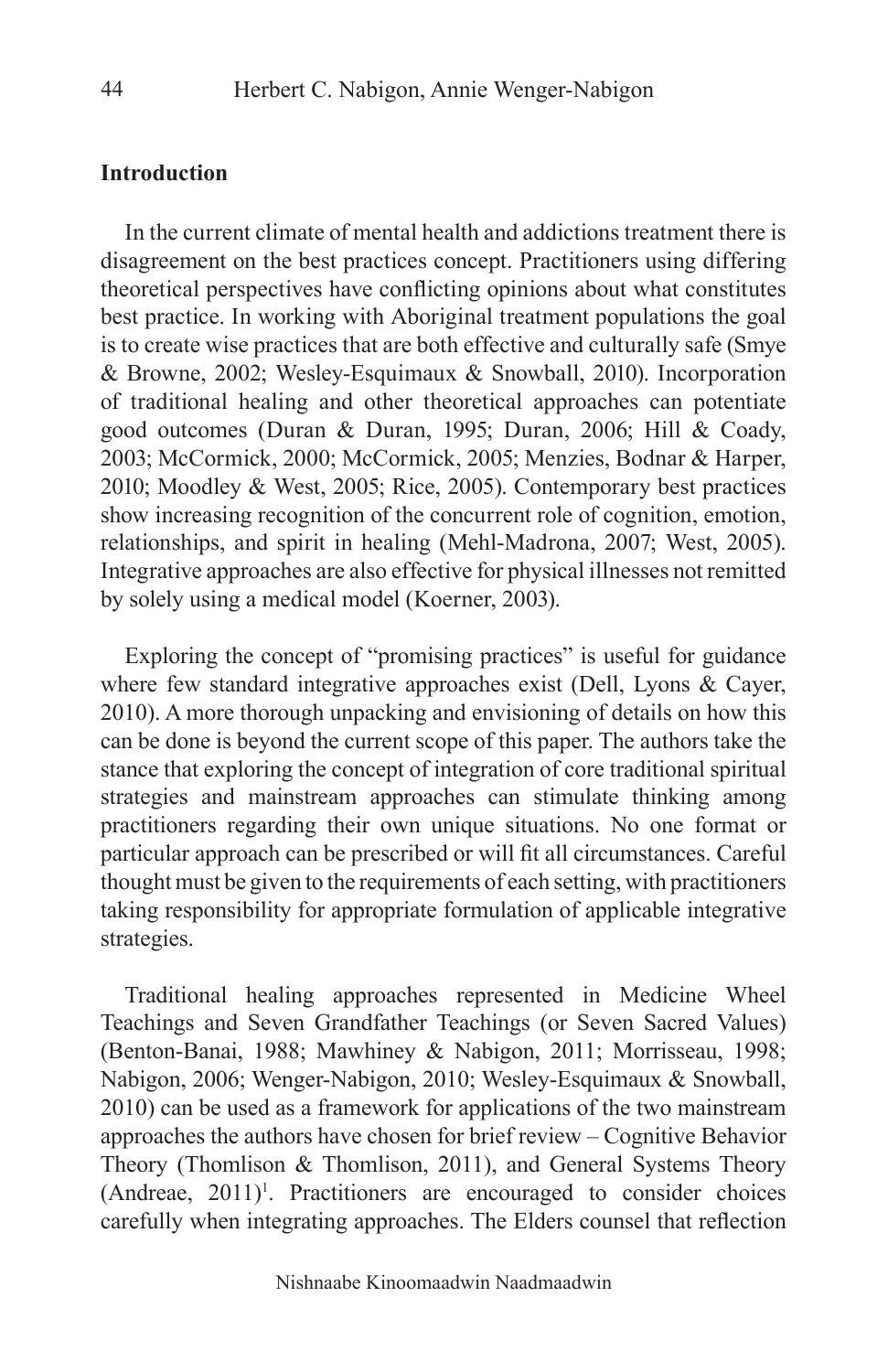and prayer must go into personal change, and the implications of change must be considered prior to action. It is Spirit who effects change, and the helper's job is to know and understand practices that can be used within relationships, where healing occurs.When additional training is required, either in traditional practices or mainstream practices, communities should support their workers in gaining the necessary on-going professional upgrades. Sustaining practices of accountability through appropriate supervision should be implemented. No one works well in a vacuum.

#### **Critical Analysis –Looking at the Bigger Picture**

The dominant empiricist tradition of science provides the background for much of what happens in contemporary treatment settings, contributing capacity for helping but leaving contemporary Aboriginal life invisible (Menzies, Bodnar & Harper, 2010; Smye & Browne, 2002; Waldram, 2004; Waldram, Herring & Young, 2007; Wesley-Esquimaux & Snowball, 2010). Critical analysis provides a tool for contextualizing historical and contemporary Aboriginal realities (Pollock, Weaver & Levandosky, 2004). Critical analysis provides a reasoned contextual critique of structural inequities that must be taken into account for wise practices to emerge, and widens the field of responsibility beyond the individualistic structures of the "silos" in many contemporary treatment settings. The constraint of authoritarian hierarchical structural organization does not blend with traditional values, and is a reflection of the dominant society.

The contemporary reality of structural factors perpetuating systemic over-representation of Aboriginal peoples in poverty, ill health, incarceration, in the child welfare systems, etc., is now generally known by any Canadian resident paying attention to the daily news, and reflects the context of many Aboriginal communities across Canada. In Ontario there are 133 First Nations, with approximately 158,395 First Nations people residing in Ontario. This represents about 65 per cent of the total Aboriginal population in Ontario, according to the 2006 Census. About 30 per cent of this population lives on reserves. Approximately 29 per

<sup>&</sup>lt;sup>1</sup> 'Theory' is not a statement of 'truth', and should be understood to mean 'a statement with some predictive qualities'.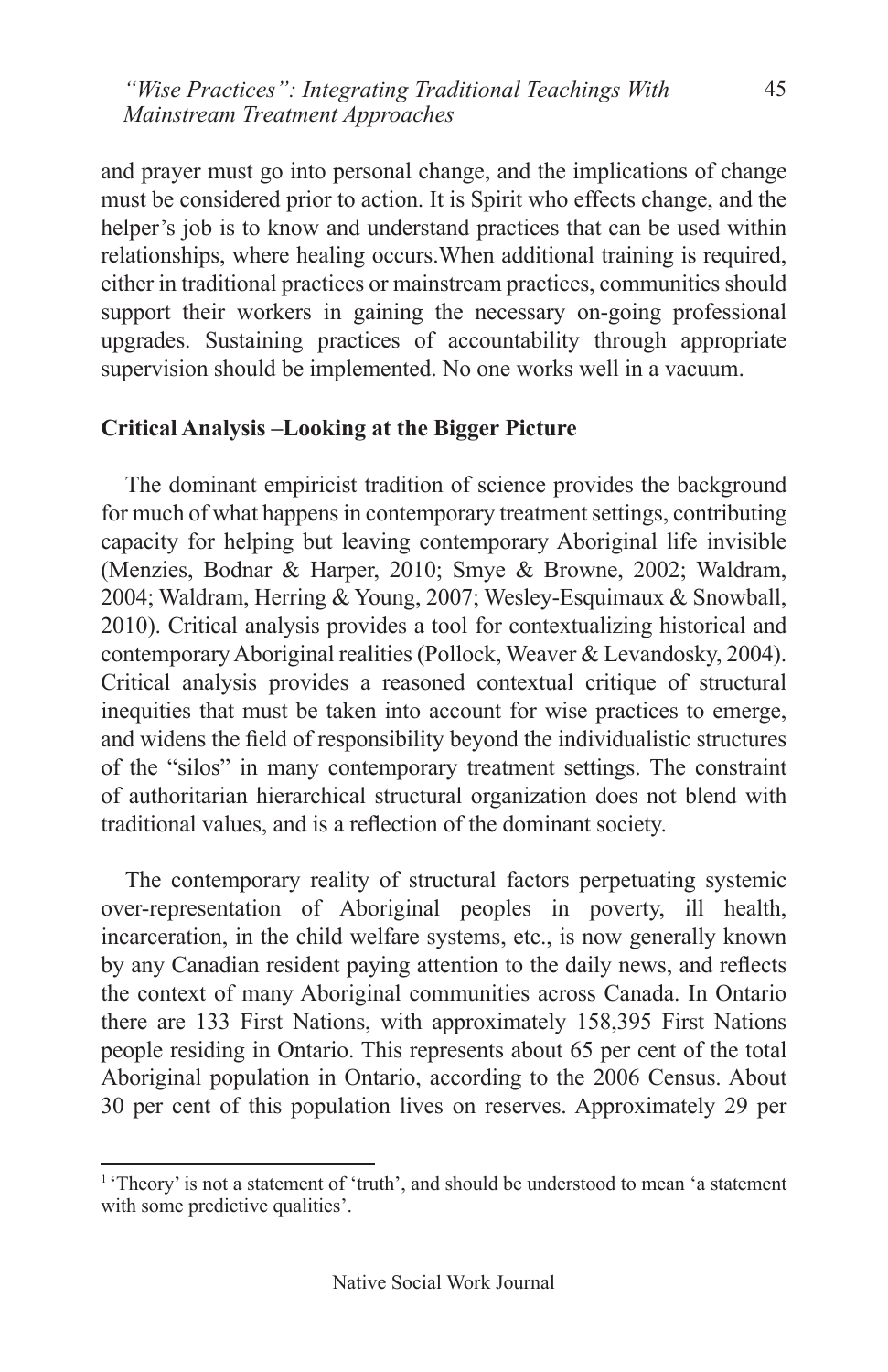cent of the First Nations people in Ontario are under the age of 15, with only about 58 per cent of youth completing high school. The First Nations unemployment rate in Ontario is about 14 percent, with a labour force participation rate of about 63 per cent. The average personal income is estimated to be \$24,000 per year, with on-reserve First Nations people averaging \$17,000.2

This reality exists in the context of a resource rich province where extraction of wealth from traditional territories has long been the norm. Inadequate education and job training opportunities, and communities underserved by health care, housing, and other social services, are not what mainstream Ontario communities would find acceptable. Small, medium and large cities in Ontario could not survive such a disastrous structural situation. What would be considered intolerable by political leaders and the general population is tolerated for First Nations. This reality is an aspect of the context within which lateral violence is generated.

The issue of lateral violence in all First Nations is extreme to a point where it disables healthy families, and too often isolates those who desire to help in a variety of ways. Lateral violence is the manifestation of hierarchical violence distributed horizontally among members of a community which suffers historical and on-going oppression from external dominant state/economic systems (Smye & Browne, 2002). Power imbalances trickle down, and are systemically disproportional. Lateral violence is visible across communities at all levels, disallowing leadership to deal with conflict constructively, fairly, and respectfully. The conclusion of the legacy of physical, social, and spiritual impoverishment can be seen in the depression and despair that so often manifests in communities in various ways. This is a sad state of affairs, and it will take a long time to turn around, but it is only the communities and people themselves who can take on the task of changing this reality. Appropriate relationships with allies from various directions can assist the change process, but no "quick fix" exists via any treatment format.

<sup>2</sup> Source: Data from Statistics Canada, 2006 Census and INAC Ontario Region. Seven First Nations chose not to participate in the 2006 Census, and three First Nations were incompletely enumerated. http://www.aboriginalaffairs.gov.on.ca/english/services/ datasheets/first\_nations.asp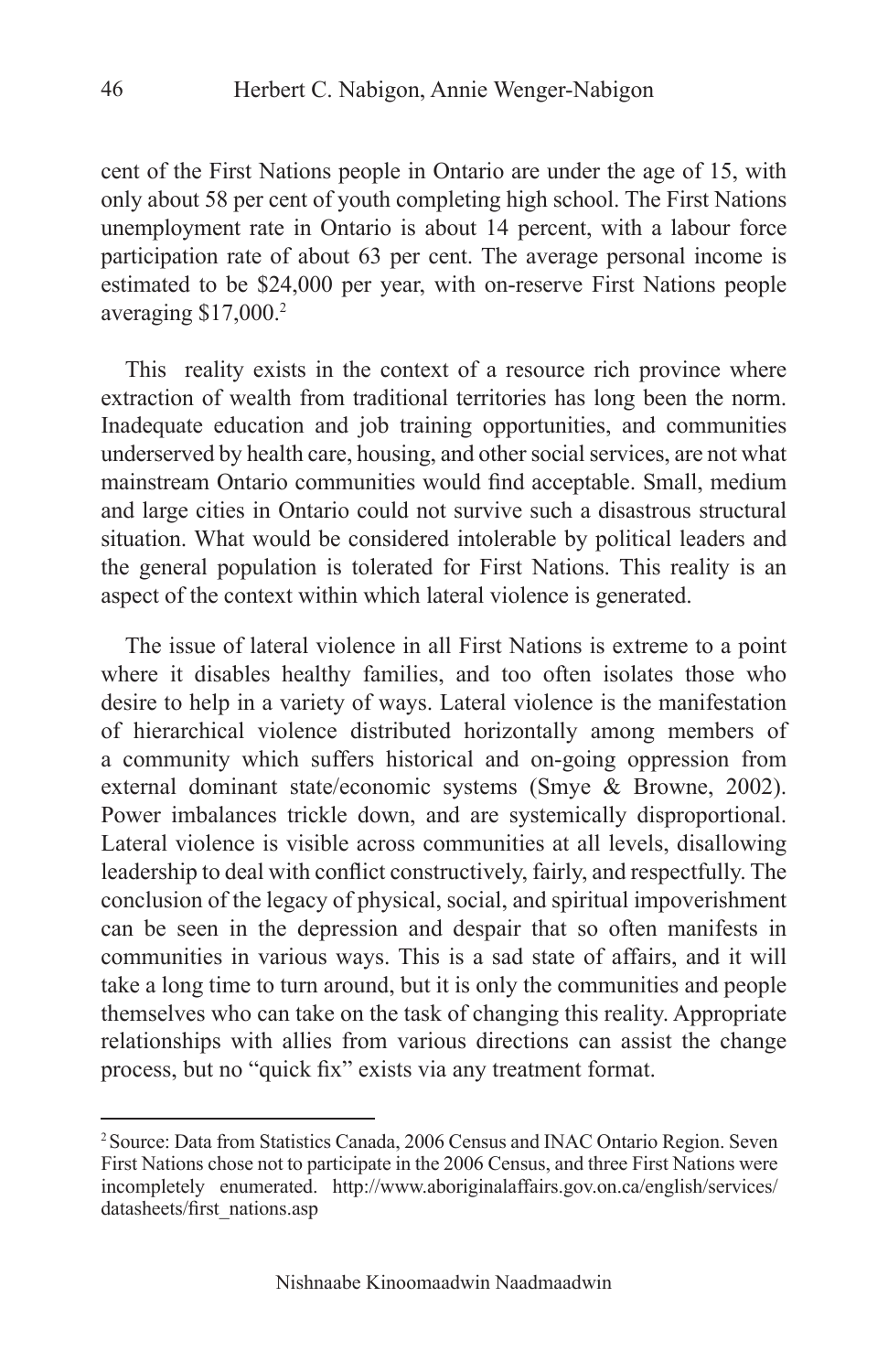A view of the well-spring of strength in the communities must lead any analysis of the current picture. The generalizations of unemployment and lack of education has exceptions. As an example, the Chippewa's of Rama, and other communities, have a majority of employment, and many communities evidence entrepreneurship contributing significantly to the capacity of that community. Also, many communities support advanced education for their members and on-going training for their workers and community members. Many communities have Elders with strong practices and interventions around all forms of imbalance and harm to self and others. They utilize the Seven Grandfather Teachings, sweat lodges, talking circles, and many different traditional ceremonies, medicines, and good food in their approach to treating disturbances in relationships (Koerner, 2003; Menzies, Bodnar & Harper, 2010; Moodley & West, 2005; Morrisseau, 1998; Nabigon, 2006; Rice, 2005; Smith, 2005; West, 2005). They know that relationship is the key to successful interventions in areas of trouble. Some Elders have treatments for physical disorders such as cancer, diabetes, thyroid problems, hepatitis, and others. All treatments are premised on natural herbs (medicines) and ceremony, and are powerful for many people using these approaches. Natural helpers and community leaders who collaborate with Elders can achieve healing and positive structural solutions.<sup>3</sup>

In addition to the Elders, many people who have worked hard to obtain higher education and employment have returned to serve their communities.Youth are encouraged to get education and avoid a lifestyle of addictions. Youth and adults have greater interest in their traditional spiritual ways, and strengthen their identities through learning and practicing their cultures and languages, some even when not identifying with traditional spiritual ways. There is growing understanding of historical trauma, the impact of Residential Schools, and opportunities to participate in healing programs. Mainstream allies contribute to supporting the goals of Aboriginal peoples, and communities are working toward and gaining increased self-governance. A good critical analysis

<sup>&</sup>lt;sup>3</sup>An "Elder" is not necessarily a "healer" and vice versa. Each community has its' own way of designating "Elders", and natural helpers. Some communities will prefer to rely on other more mainstream approaches.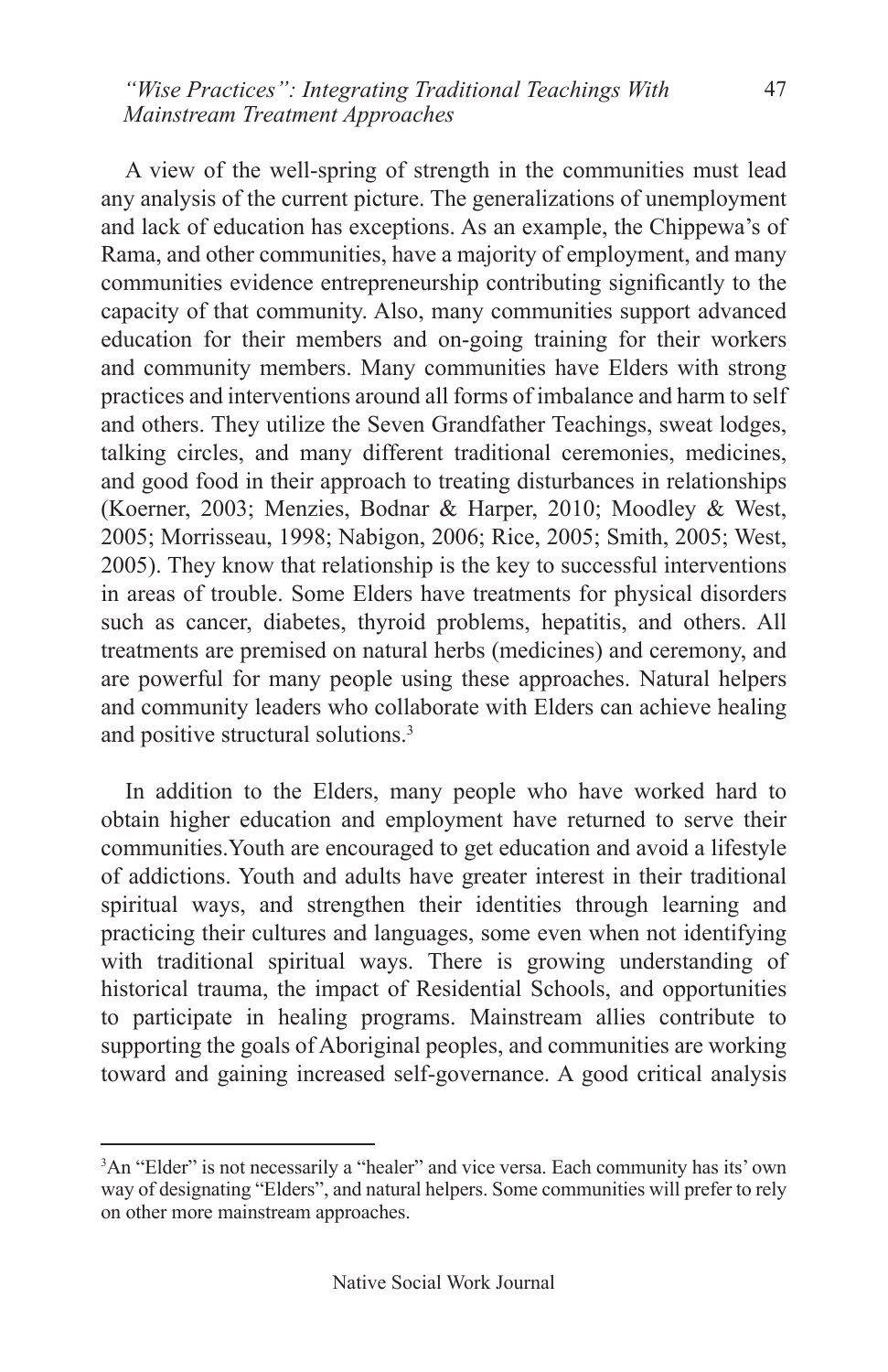shows that "the dominant mental health problems for aboriginal people are social in nature, rooted in a long history of oppression and current social conditions" (Smye & Browne, 2002, p. 43). A good critical analysis shows that the picture is bright with hope for change and desire for better futures for Aboriginal peoples.

#### **Foundational Structure of Traditional Knowledge**

Traditional knowledge regarding wisdom teachings, sweat lodges, the medicine wheel and pipe, etc., was transmitted and preserved by oral methods, and is referenced in the following quote from *The hollow tree:Fighting addiction with traditional native healing:*

> The Grandfathers can be understood in terms of spirit guides who possess all the knowledge of the universe. They are available to everyone. Sometimes they may plant thoughts in our minds to give us direction and guidance. These thoughts always make the utmost sense. Their purpose is to help us in our spiritual evolution. I believe the terms Grandfather and Grandmother were coined eons ago when the traditions were being laid down because they were words that people connected with the wisdom of ages. (Nabigon, 2006, p.89)

The Cree Medicine Wheel has been recognized in the academy as useful in healing work (Mawhiney & Nabigon, 2011). It conveys the principle therapeutic goal of "... [promoting] balance and harmony within individuals and groups of people, including communities, and to assist in taking action to relieve pain in the communities and nations of the world" (p. 22).The Cree understanding of the medicine wheel is similar to other understandings (Benton-Banai, 1988; Morrisseau, 1998; Rice, 2005), and provides a circular template with which to understand the problems being faced and the directions for finding solutions. The four quadrants of the medicine wheel cover four aspects of human life – feelings (vision), relationships (time), respect(cognition), and caring (action; physical; spiritual) (p.23), around the core "fire" of the person, or what is considered the central location of healing in the heart. Treatment processes need to consider emotional, cognitive, social, and physical functioning in a spiritual context.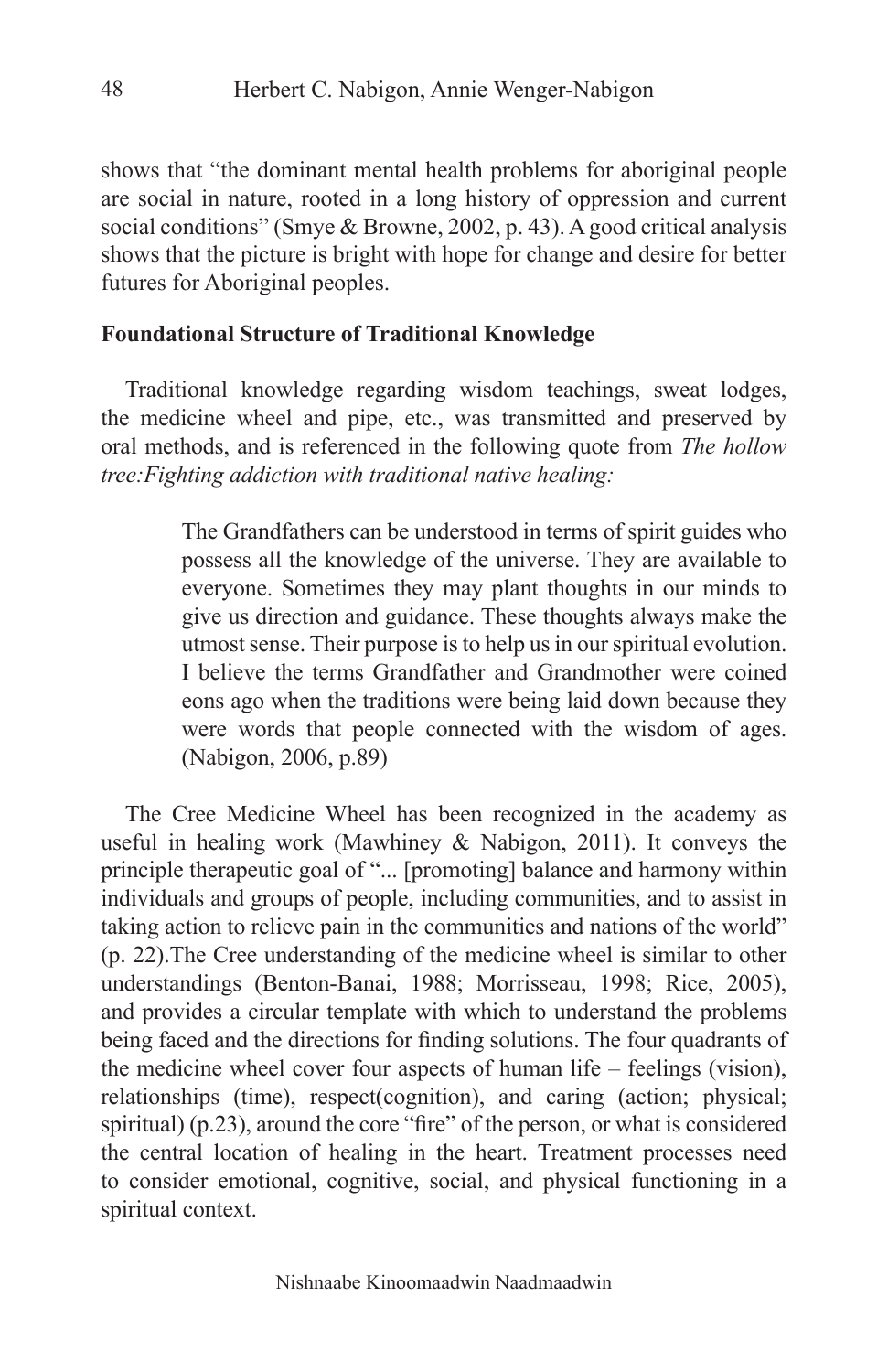Nabigon (2006) writes:

To take care of the Earth and the community of life we need to remember the teachings of the little boy. He handed all the gifts of knowledge that he received from the Seven Grandfathers to us so that we would know where we stood in the scope of the universe. These Grandfathers implicitly give us direction to resolve the conflicts of our inner demons …The sacred fire represents the Creator who is inside every human being. Our responsibility is to keep that fire alive (pp.86-87).

For helpers/healers who are grounded in these teachings, it is a natural process to discover what is needed for people to find their identity, balance, and solutions for their problems. With this grounding, any method or technique can be applied if it is in the context of the traditions. With a solid grounding in a spiritual life guided by these teachings, a helper will be able to create appropriate working partnerships. The most complex situations can be addressed comprehensively if the necessary framework is in place. This understanding cannot be handed to someone – it comes through committed personal work on oneself.

## **Brief Review of Cognitive Behavioral and General Systems Theories**

Advances in research in psychology, neuroscience, and social work practice have shown improved understanding of cognitive functioning in human life. Cognitive Behavior Theory (CBT) focuses on the "inclusion of thoughts and beliefs in the determination of clients' problems and their alleviation" (Thomlison & Thomlison, 2011, p. 77). CBT based therapy techniques are taught and used widely in both mental health and addictions treatment, based on the premise that changing one's thoughts can lead to emotional and behavioural changes.

General Systems Theory (GST) is a holistic "methodological approach to understanding the world" (Andreae, 2011, p. 243). Over the past 200 years the scientific community has grown in the understanding of systems and how the theory explains environmental and human phenomena in a nonreductionist manner. GST has provided a framework for the mainstream scientific community to understand connectedness, complexity, and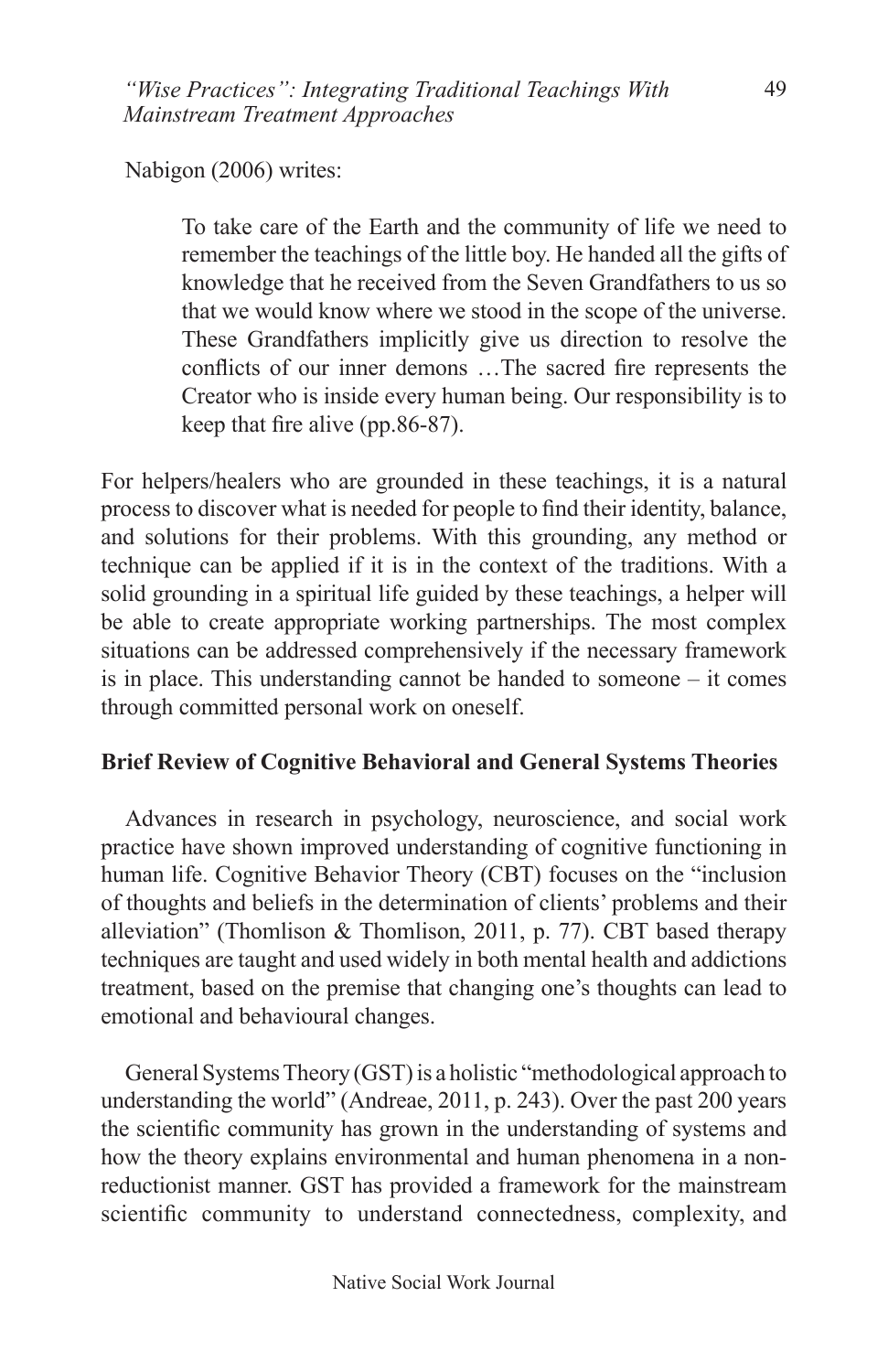relationship. GST is widely applied in many fields, and is compatible with a holistic understanding of human functioning and healing, particularly in Family Therapy contexts.

The traditional Aboriginal worldview is vastly different from the scientific, capitalistic, modern worldview dominating today's societies. Through the traditional teachings people are guided to understand "the natural laws of balance" (Mawhiney & Nabigon, 2011, p. 27). The Seven Grandfather Teachings of Love, Bravery, Honesty, Wisdom, Respect, Humility and Truth, and the template of the Medicine Wheel Teachings, provide guidance for creating balanced relationships (with people and the natural world). These teachings encompass strategies that address the emotional, cognitive, social and behavioural aspects of life in a systemic fashion. With thought and focus, any helper trained in CBT, or knowledgeable about GST, or Family Systems Therapy, can see how all of this knowledge is already carried by the traditions.

The traditional approach can assist a helper in knowing how to best organize their work. Assessment, treatment planning, therapy strategies, and follow-up care can all be built around the structure of the teachings, and incorporate knowledge, strategies, and techniques from other theoretical positions. GST and CBT approaches are particularly beneficial in providing specific tools to change thought, heal negative emotions, understand things from different viewpoints, and try new behaviors. The traditions give the guidance and support that is necessary for on-going healing and change. They convey a core understanding of a spiritual life. Without Spirit, and personal commitment, it is unlikely that any teaching or any strategy, from whichever direction, will help people attain and maintain balance. The Sacred Circle of the Medicine Wheel, and the Sacred Teachings, encapsulate all the spiritual wisdom required to guide the healing journey, sustain healing relationships, and promote positive change.

### **Wise Practices in Integrating Different Approaches**

Integrating different helping approaches calls for a broad range of knowledge. The terms "eclectic", "braided", or "blended" can describe the practice of drawing on different theoretical approaches. The authors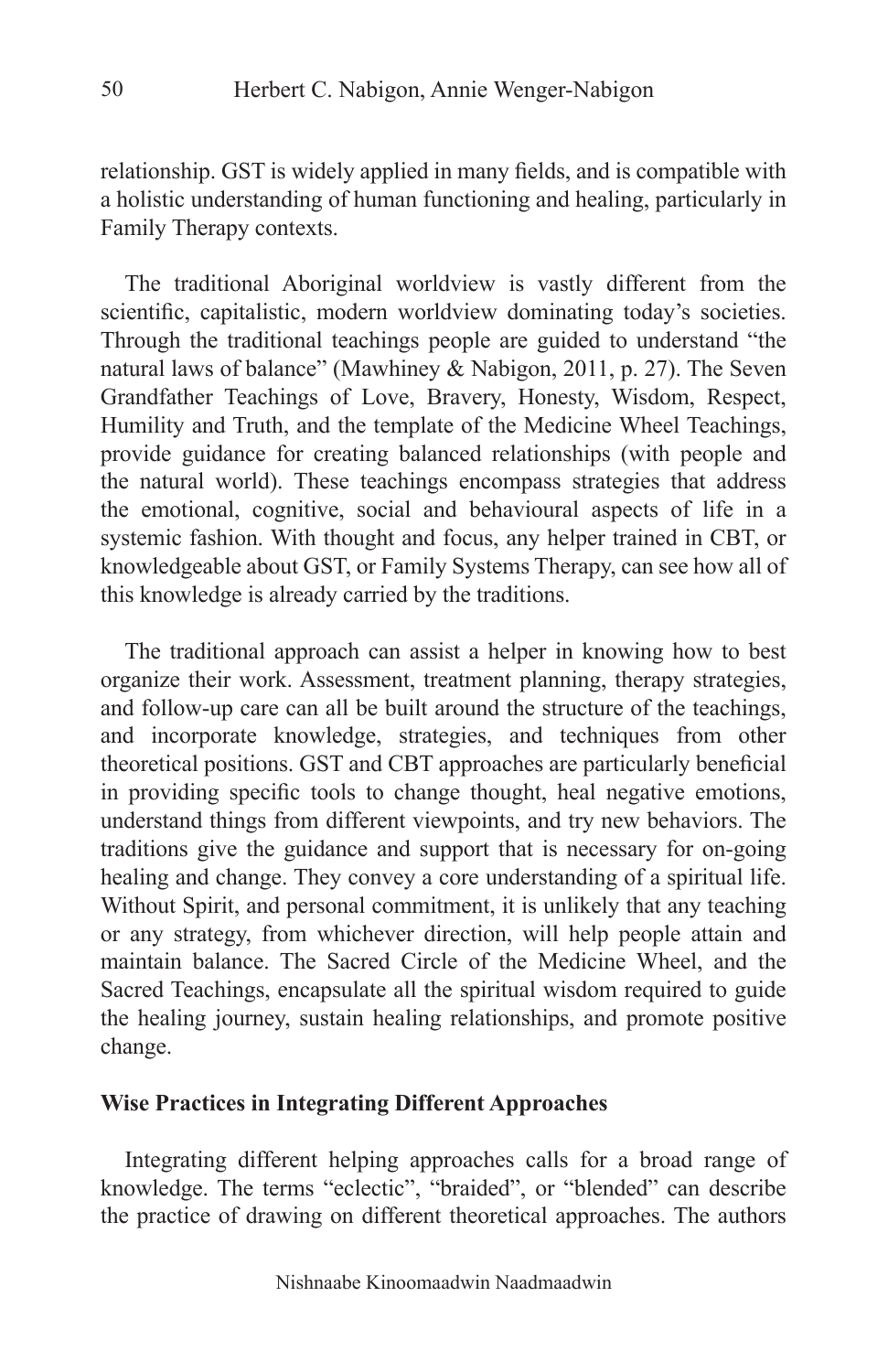have used the term wise practices to describe the integration of knowledge in order to provide the best help possible in a given situation. People are encouraged to learn and use terms and practices that fit their own working environment (Nabigon, Hagey, Webster & MacKay, 1999). The goal is to help people help themselves, and to mostly stay out of the way, yet be "on their side" by offering strategies that fit their unique needs.

A traditional understanding of healing implies more than an understanding of holistic health. It flows from knowledge of the interrelatedness of everything. Health arises from all aspects of life being in right relationship. Sickness arises from disruption, or imbalance. Any method or technique that ignores the foundation of respectful. balance with all aspects of life will have limited benefit. In the long run, what we eat, drink, do, feel, think, believe and intend is part of the wholeness that is the essence of healthy living and right relationships. As long as humans live in disruption of relationships and environments there will be difficulties. People, including helpers, need assistance to turn things in better directions. It is incumbent upon helpers to take responsibility and learn as much as possible from all directions, yet always hold this knowledge in the light of traditional guidance.

When it comes to a consideration of a critical examination of the nature of integration when designing best practices in Aboriginal contexts, it is important to remember that traditional Elders almost never engage in argument over issues of privilege and disadvantage. Stating the obvious is not a customary traditional form of teaching. Leading through example, through sharing wisdom, and through acknowledgment that the winds of change are always moving people along the path of life is the traditional way of promoting healing and change. It is obvious that there are tensions in integration, but it is important to not kill the Spirit of knowledge and growth. Nothing can stop pain except change. Healing is a process, a change process, and pain is inevitable along that path. The practitioners who do the necessary work of helping people and communities to heal must expect to encounter difficulties, and must prepare themselves spiritually to manage their own necessary growth and change. Sometimes integration of two ways can be helpful, but not always. No Elder, or mainstream practitioner, can take away the strength of the process which is not often an easy one, nor should it be expected to be thus. Balance, like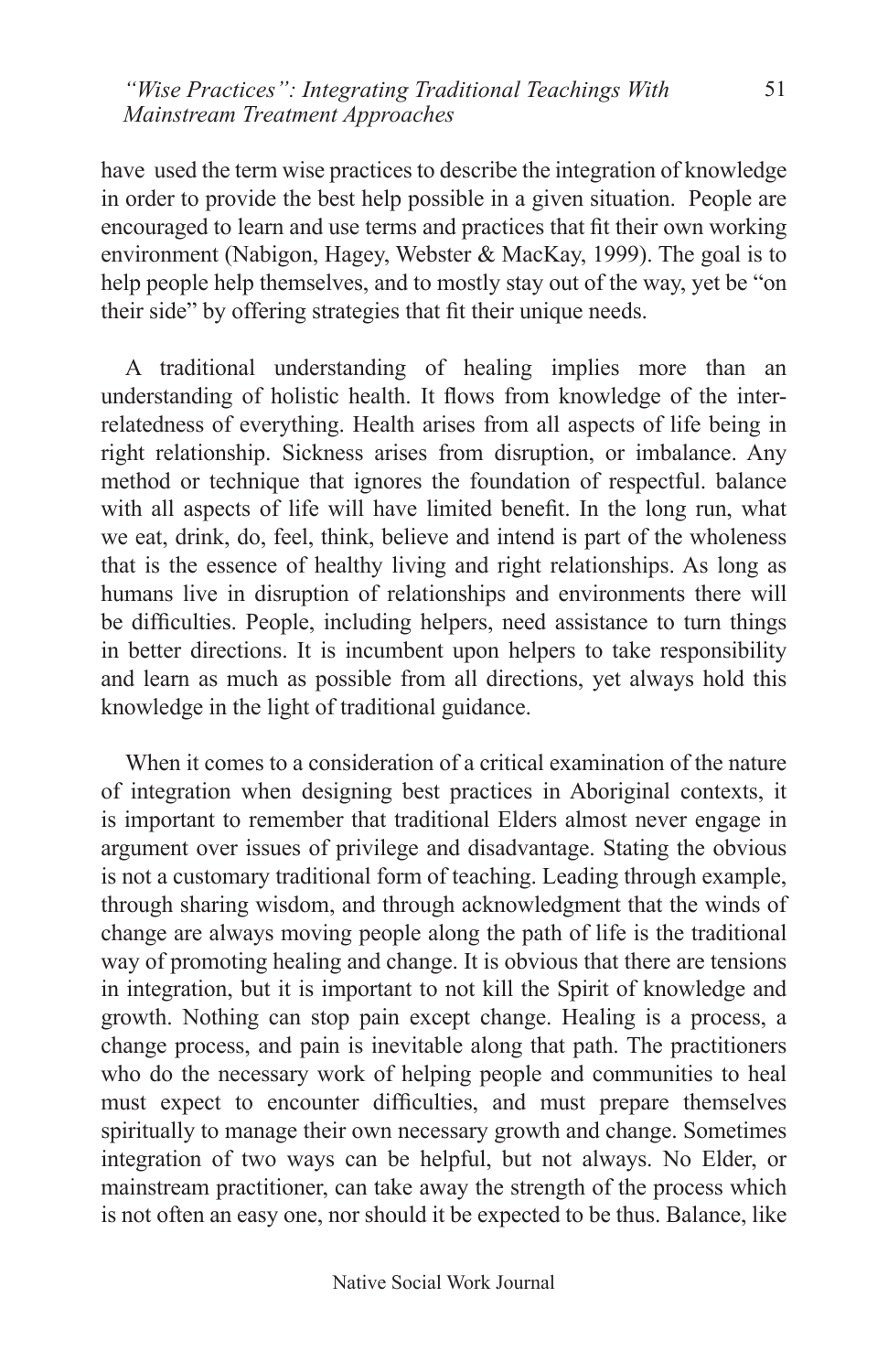mental health, can be understood to be the ability to hold opposites within the same field at the same time. The greatest wisdom often comes from integrating paradoxical truths. This is a wisdom that must be infused into the hearts of willing helpers if the journey to health is to be realized. There are no simple prescriptions except doing the work that is required by the process.

#### **Conclusion**

Real tradition has substance, and comes from the heart. It is not simply another technique or form to be assumed by someone who wants to be a healer/helper. Integrating traditional and medical model /mainstream healing approaches requires strength and vision. Traditional teachings cannot be used as if they were a medical prescription, or an empty container to be manipulated for gain or appearance. Neither traditions nor other strategies can be imposed from the outside in, but must come from the inside out – from the heart.

Helpers who seek wise practices must seek their own healing. They need to be able to truly listen to their own heart before they can hear the heart of another. Training can be gained, but learning and healing is an on-going growth process. Helpers who are able to apply the lessons of the Medicine Wheel and the Seven Grandfather Teachings in their life will be able to develop wise practices in their work and learn the art of working from the heart.

#### **References**

- Andreae, D. (2011). General systems theory: Contributions to social work theory and practice. In F. J. Turner (Ed.), *Social work treatment: Interlocking theoretical approaches* (Fifth ed., pp. 242-254). New York: Oxford University Press.
- Benton-Banai, E. (1988). *The Mishomis book: The voice of the Ojibway*. Hayward, Wisconsin: Indian Country Communications
- Davis, K. E., & Bent-Goodley, T. B. (Eds.). (2004). *The color of social policy.* Alexandria, Virginia: Council on Social Work Education.
- Dell, C. A., Lyons, T., & Cayer, K. (2010). The role of 'kijigabandan' and 'manadjitowin' in understanding harm reduction policies and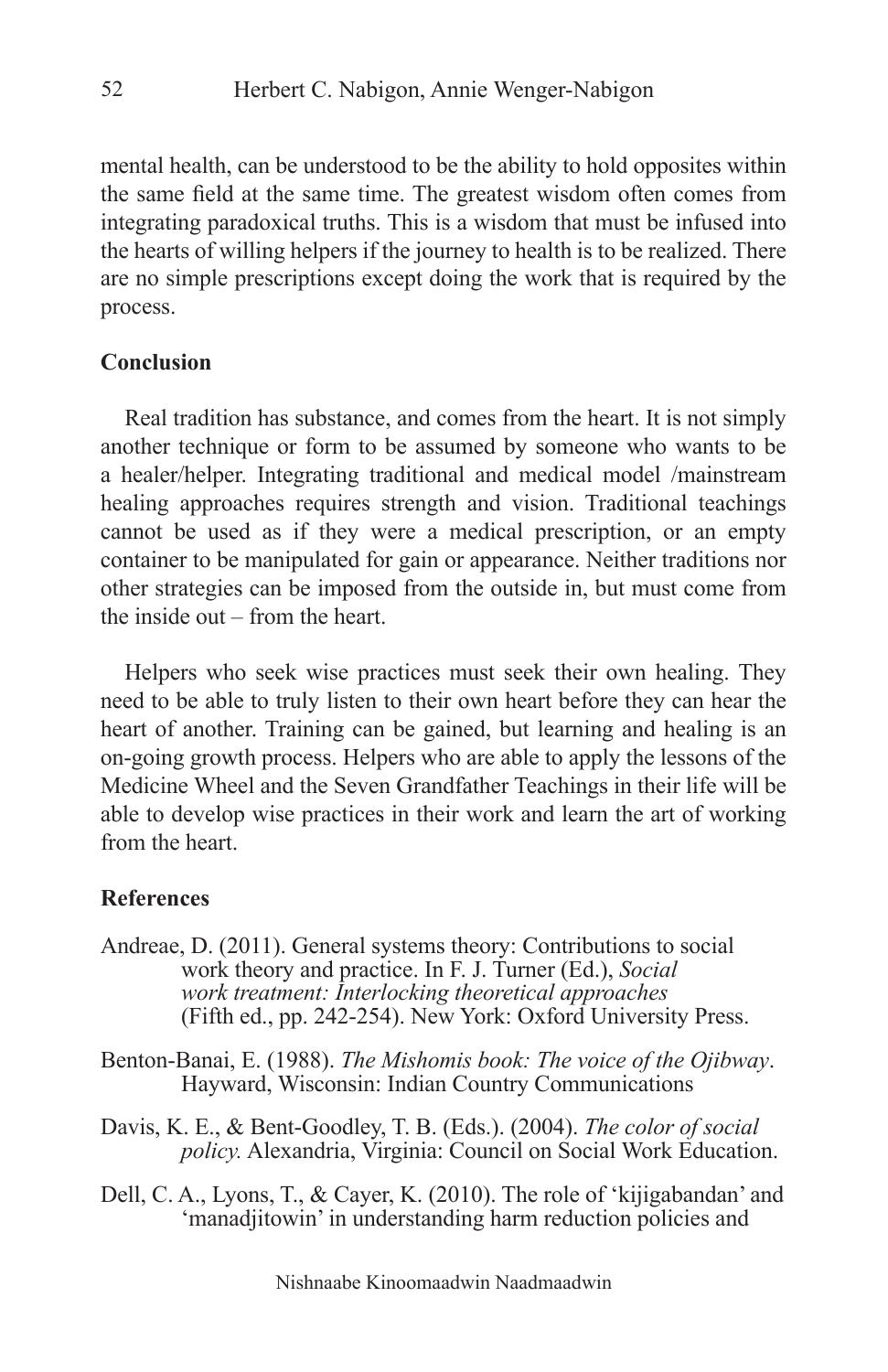*"Wise Practices": Integrating Traditional Teachings With Mainstream Treatment Approaches* 

programs for aboriginal peoples. *Native Social Work Journal*, 7(1), 109-137.

- Duran, E. (2006). *Healing the soul wound.* New York, NY: Teachers College Press.
- Duran, E., & Duran, B. (1995). *Native American postcolonial psychology.* Albany: State University of New York Press.
- Hill, G., & Coady, N. (2003). Comparing Euro-Western counselling and Aboriginal healing methods: An argument for the effectiveness of Aboriginal approaches to healing. *Native Social Work Journal,* 5, 44-63.
- Koerner, J. (2003). *Mother, heal myself: An intergenerational healing journey between two worlds*. California: Crestport Press.
- Mawhiney, A., & Nabigon, H. (2011). Aboriginal theory: A Cree medicine wheel guide for healing first nations. In F. J. Turner (Ed.), *Social work treatment: Interlocking theoretical approaches* (Fifth ed., pp. 15-29). New York: Oxford University Press
- Menzies, P., Bodnar, A., & Harper, V. (2010). The role of the Elder within a mainstream addiction and mental health hospital: Developing an integrated paradigm. *Native Social Work Journal,* 7(1), 87-107.
- McCormick, R. M. (2000). Aboriginal traditions in the treatment of substance abuse. *Canadian Journal of Counselling,* 34(1), 25-32.
- McCormick, R. (2005). The healing path: What can counselors learn from Aboriginal people about how to heal? In R. Moodley, & W. West (Eds.), *Integrating traditional healing practices into counseling and psychotherapy* (pp. 293-304). Thousand Oaks, California: Sage Publications
- Mehl-Madrona, L. (2007). *Narrative medicine: The use of history and story in the healing process.* Rochester, Vermont: Bear & Company.
- Moodley, R., & West, W. (Eds.). (2005). *Integrating traditional healing practices into counseling and psychotherapy.* Thousand Oaks, California: Sage Publications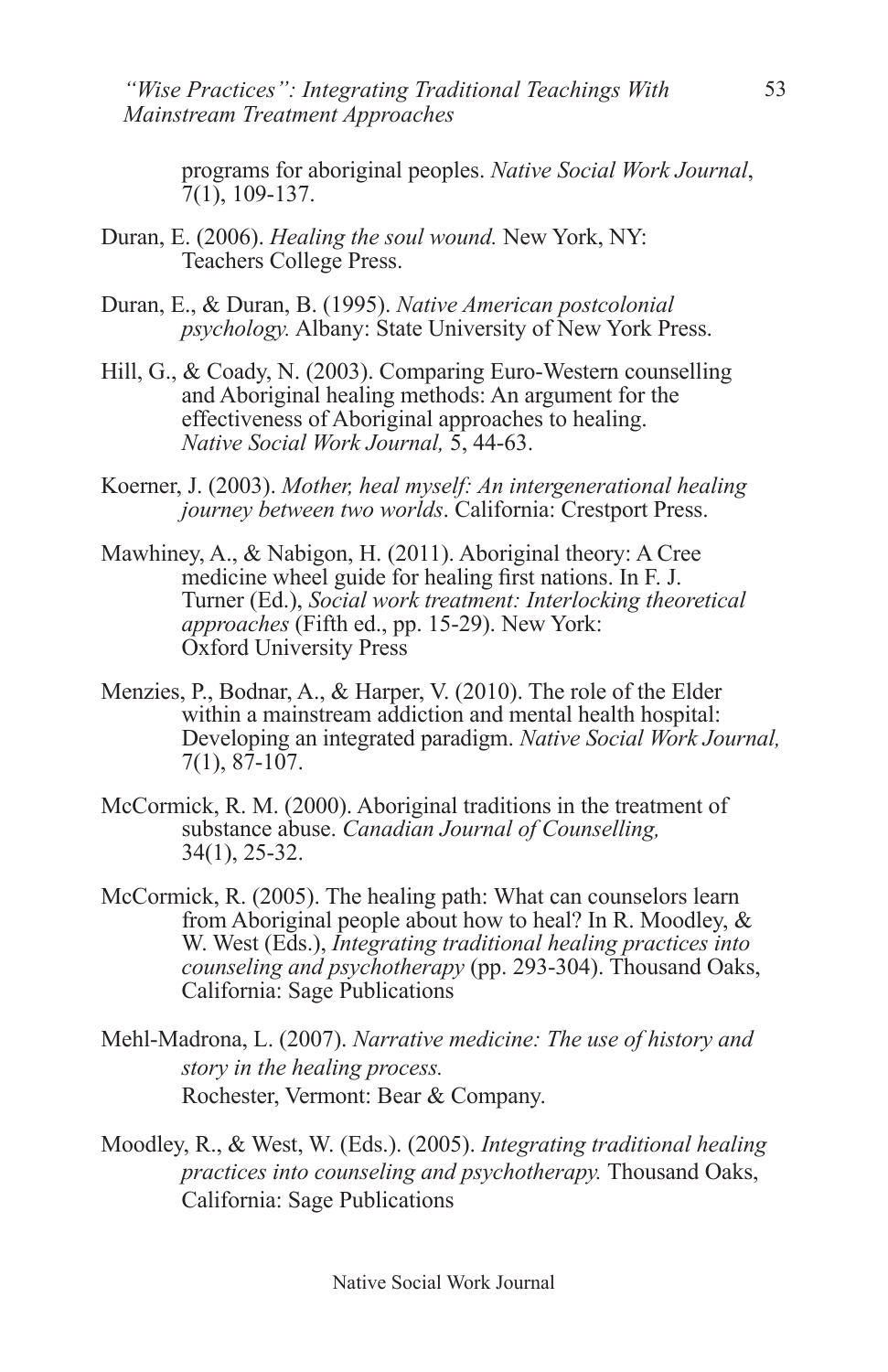- Morrisseau, C. (1998). *Into the daylight: A wholistic approach to healing.* Toronto: University of Toronto Press.
- Nabigon, H. (2006). *The hollow tree: Fighting addiction with traditional native healing.* Montreal & Kingston: McGill-Queen's University Press.
- Nabigon, H., Hagey, R., Webster, S., & MacKay, R. (1999). The learning circle as a research method: The Trickster and Windigo in research. *Native Social Work Journal,* 2(1), 113-137.
- O'Sullivan, T. (2005). Some theoretical propositions on the nature of practice wisdom. *Journal of Social Work,* 5(2), 221- 242. doi:10.1177/1468017305054977
- Pollock, A., Weaver, R., & Levandosky, C. (2004). The effect of public "liberation" policy on American Indians: Health care, sovereignty, and self-determination. In K. E. Davis, & T. B. Bent-Goodley (Eds.), The *color of social policy*  (pp. 131-154). Alexandria, Virginia: Council on Social Work Education.
- Rice, B. (2005). *Seeing the world with aboriginal eyes: A four directional perspective on human and non-human values, cultures and relationships on Turtle Island.* Winnipeg: Aboriginal Issues Press.
- Smith, D. P. (2005). The sweat lodge as psychotherapy. In R. Moodley, & W. West (Eds.), *Integrating traditional healing practices into counseling and psychotherapy* (pp. 196-209). Thousand Oaks, California: Sage Publications
- Smye, V. & Browne, A. J. (2002). 'Cultural safety' and the analysis of health policy affecting aboriginal people. *Nurse Researcher,* 9(3), 42-56.

Thomlison, R. J., & Thomlison, B. (2011). Cognitive behavior theory and social work treatment. In F. J. Turner (Ed.), *Social work treatment:*

*Interlocking theoretical approaches* (Fifth ed., pp. 77-102). New York: Oxford University Press.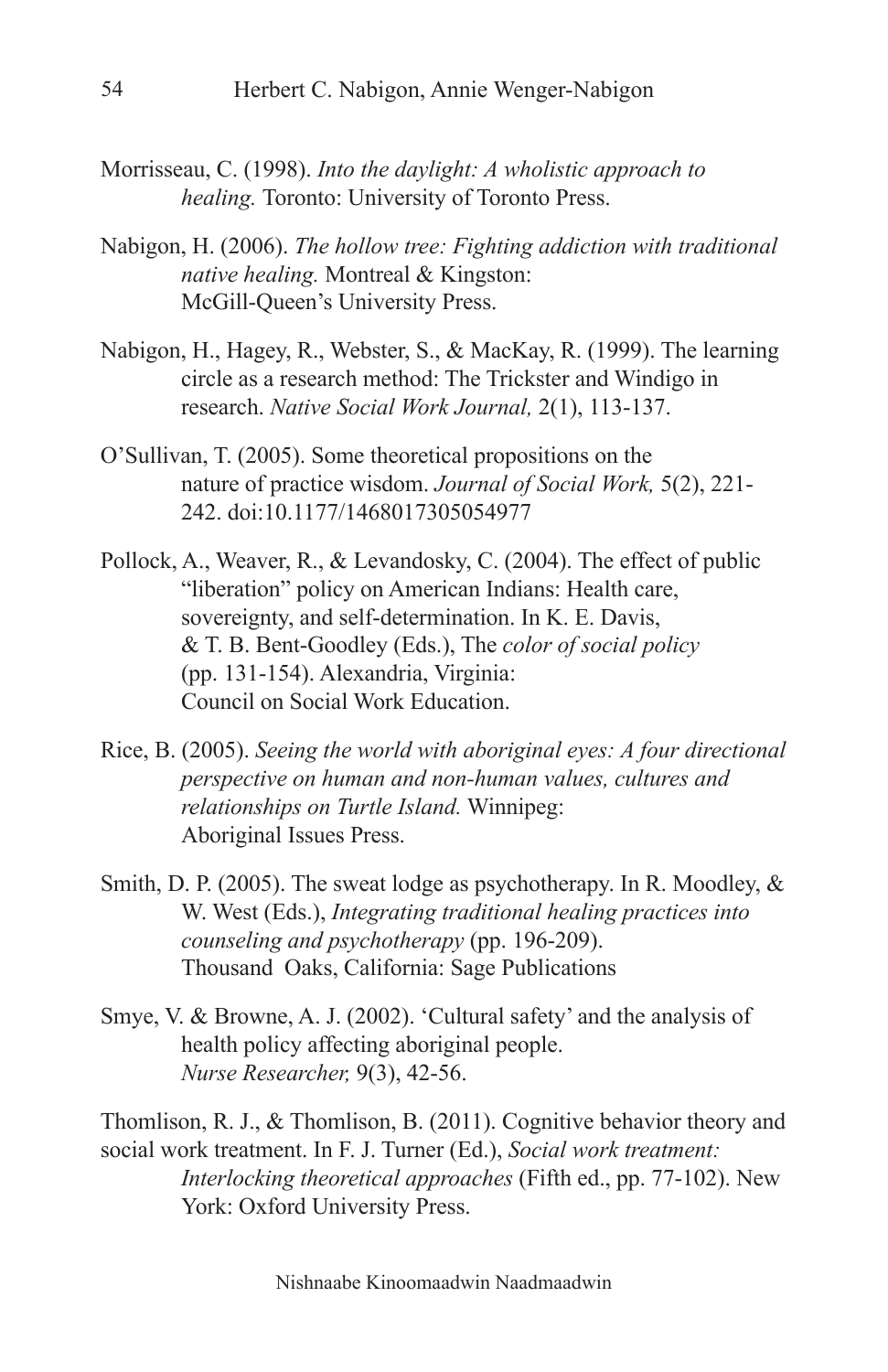*"Wise Practices": Integrating Traditional Teachings With Mainstream Treatment Approaches* 

- Turner, F. J. (Ed.). (2011). *Social work treatment: Interlocking theoretical approaches* (Fifth ed.). New York: Oxford University Press
- Waldram, J. B. (2004). *Revenge of the Windigo: The construction of the mind and mental health of North American aboriginal peoples.* Toronto: University of Toronto Press.
- Waldram, J. B., Herring, D. A., & Young, T. K. (2007). *Aboriginal health in Canada: Historical, cultural, and epidemiological perspectives* (Second ed.). Toronto: University of Toronto Press.
- Wenger-Nabigon, A. (2010). The Cree medicine wheel as an organizing paradigm of theories of human development. *Native Social Work Journal*, 7, 139-161.
- Wesley-Esquimaux, C., & Snowball, A. (2010). Viewing violence, mental illness and addiction through a wise practices lens. *International Journal of Mental Health and Addiction*, 8, 390-407. doi:10.1007/s11469-009-9265-6
- West, W. (2005). Crossing the line between talking therapies and spiritual healing. In R. Moodley, & W. West (Eds.), *Integrating traditional healing practices into counseling and psychotherapy*  (pp. 38-49). Thousand Oaks, California: Sage Publications